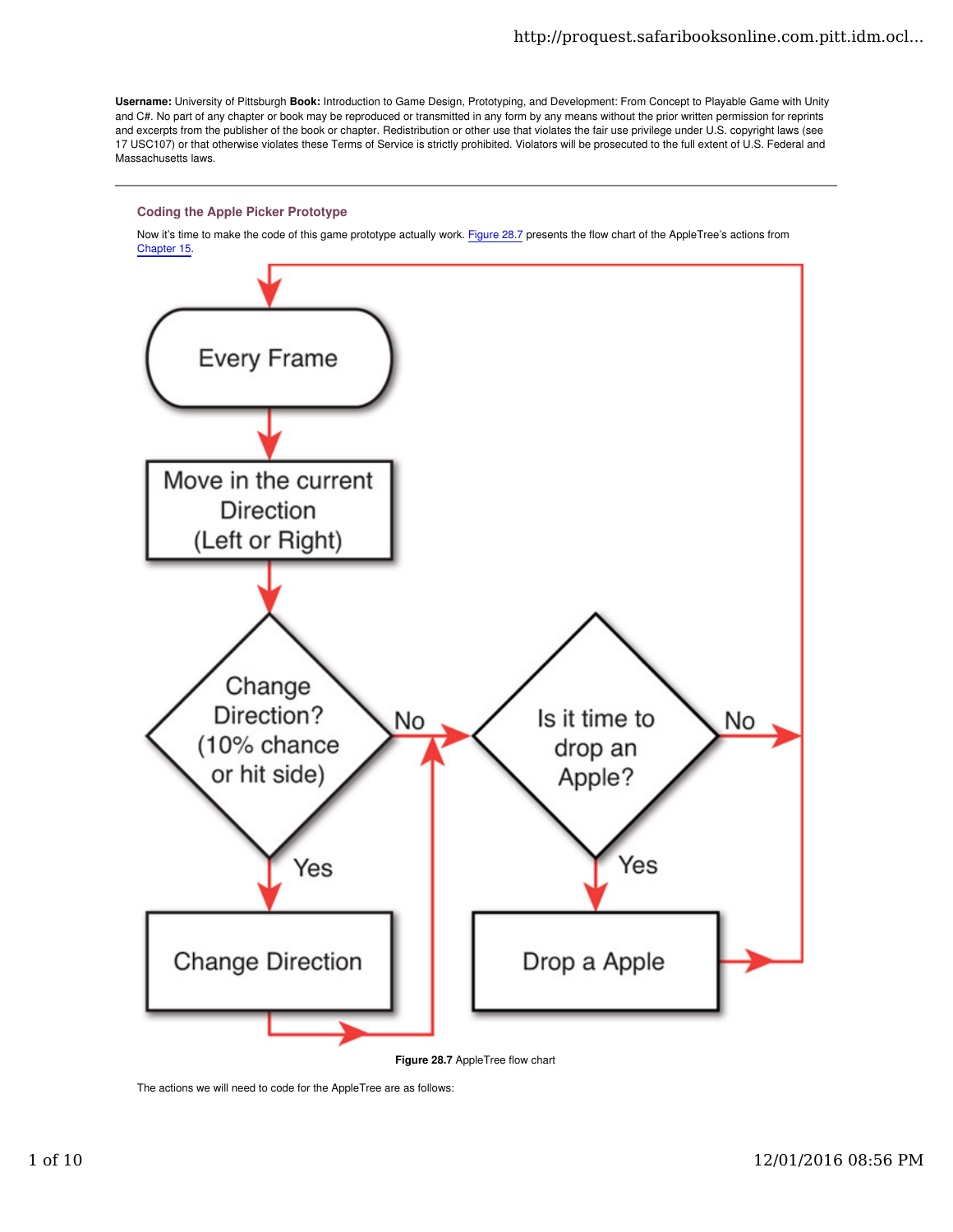- 1. Move at a certain speed every frame.
- 2. Change directions upon hitting the edge of the play area.
- 3. Change directions based on random chance.
- 4. Drop an Apple every second.

That's it! Let's start coding. Double-click the AppleTree C# script in the Project pane to open it. We will need some configuration variables, so alter the AppleTree class to look like this:

```
Click here to view code image
```
}

```
using UnityEngine;
using System.Collections;
```

```
public class AppleTree : MonoBehaviour {
```

```
// Prefab for instantiating apples
public GameObject   applePrefab;
// Speed at which the AppleTree moves in meters/second
public float        speed = 1f;
// Distance where AppleTree turns around
public float        leftAndRightEdge = 10f;
// Chance that the AppleTree will change directions
public float        chanceToChangeDirections = 0.1f;
// Rate at which Apples will be instantiated
public float        secondsBetweenAppleDrops = 1f;
void Start () {
    // Dropping apples every second
 }
 void Update () {
    // Basic Movement
    // Changing Direction
 }
```
You may have noticed that the preceding code does not include the line numbers that were present in prior chapters. The code listings in this part of the book will generally not have line numbers because I needed every character possible to fit the code on the page.

To see this code actually do something, you need to attach it to the AppleTree GameObject. Drag the AppleTree C# script from the Project pane onto the AppleTree prefab that is also in the Project pane. Then, click the AppleTree instance in the Hierarchy pane, and you'll see that the script has been added not only to the AppleTree prefab but also to its instance in the Hierarchy.

With the AppleTree selected in the Hierarchy, you should see all of the variables you just typed appear in the Inspector under the AppleTree (Script) component.

Try moving the AppleTree around in the scene by adjusting the X and Y coordinates in the Transform Inspector to find a good height (position.y) for the AppleTree and a good limit for left and right movement. On my machine, 12 looks like a good position.y, and it looks like the tree can move from -20 to 20 in position.x and still be on screen. Set the position of AppleTree to [0,12,0] and set the

leftAndRightEdge float in the AppleTree (Script) component Inspector to 20.

#### The Unity Engine Scripting Reference

Before you get too far into this project, it's extremely important that you remember to look at the Unity Scripting Reference if you have any questions at all about the code you see here. There are two ways to get into the Script Reference:

1. Choose Help > Scripting Reference from the menu bar in Unity. This brings up the Scripting Reference that is saved locally on your machine, meaning that it will work even without a connection to the Internet. You can type any function or class name into the search field on the left to find out more about it.

Enter MonoBehaviour into the search field and press Return. Then click the first result to see all the methods built in to every MonoBehaviour script (and by extension, built in to every class script you will attach to a GameObject in Unity). For readers from the United States, note the European spelling of Behaviour.

2. When working in MonoDevelop, select any text you would like to learn more about and then choose Help > Unity API Reference from the menu bar. This will launch an online version of the Unity Scripting Reference, so it won't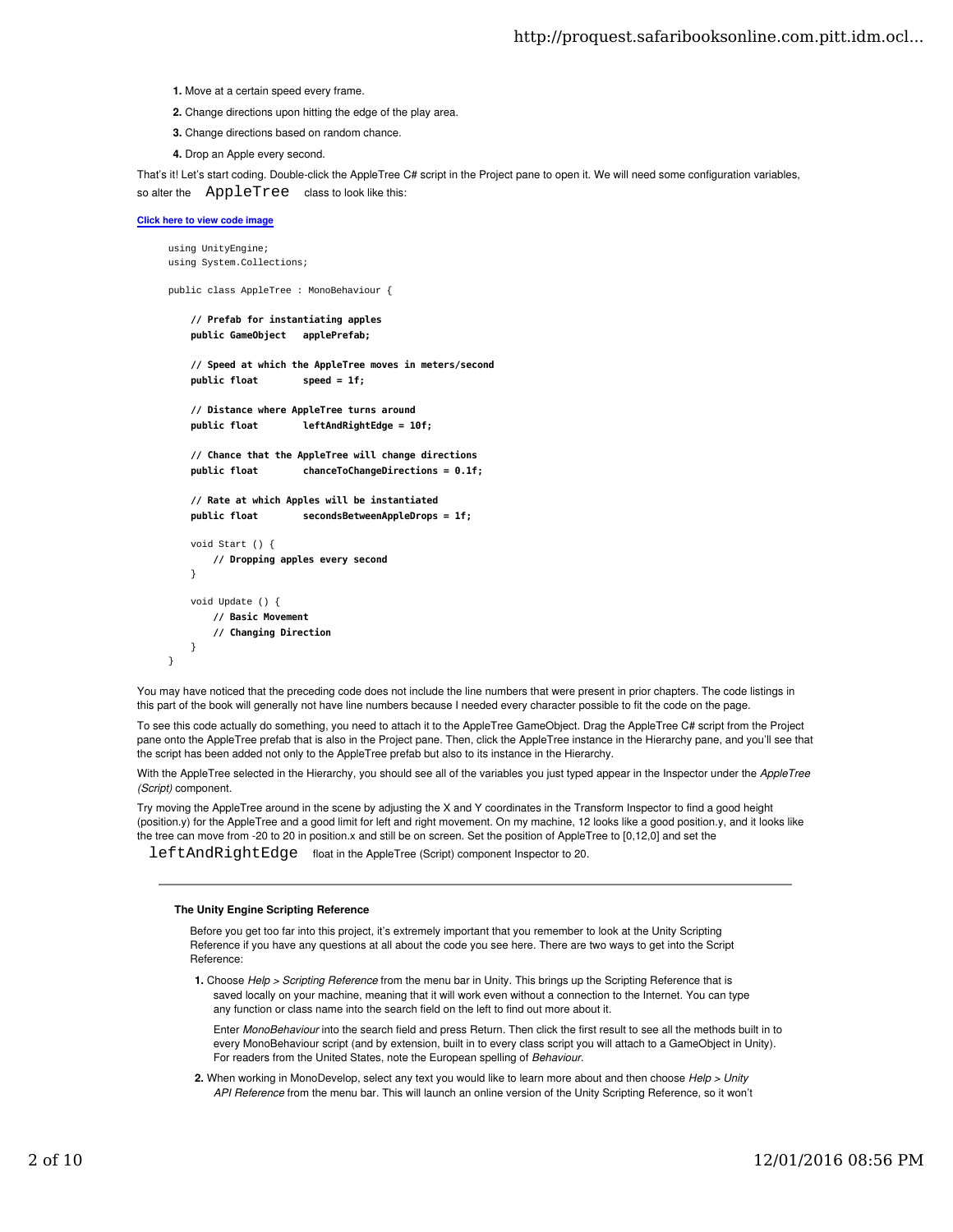work properly without Internet access, but it has the exact same information as the local reference that you can reach through the first method.

Unfortunately, all the code examples in the Scripting Reference default to JavaScript, but there is either a pop-up menu or a C# button (depending on the version of the documentation) that allows you to switch nearly all code examples to C#. Trust me; this is a small price to pay for using a vastly superior language.

## **Basic Movement**

Right now, rather than include code that actually moves the AppleTree, this script only includes code comments (preceded by  $\angle\angle$ ) that describe the actions that will be added to the code. I often find it useful to list these actions in code comments first and then add functionality progressively. This can help you organize your thoughts and is similar to writing an outline for a paper.

Now, make these bolded changes to the  $Update$  method in the AppleTree script:

# Click here to view code image

```
void Update () {
     // Basic Movement
   Vector3 pos = transform.position;
    pos.x += speed * Time.deltaTime;
    transform.position = pos;
     // Changing Direction
}
```
The first bold line in this code defines the Vector3 post to be the current position of the AppleTree. Then, the X component of pos is increased by the Speed times Time.deltaTime (which is a measure of the number of seconds since the last frame). This makes the movement of the AppleTree time-based, which is a very important concept in game programming (see the sidebar "Making Your Games Time-Based"). The third line assigns this modified pos back to transform.position (which moves AppleTree to a new position).

### Making your Games Time-Based

When movement in a game is time-based, it happens at the same speed regardless of the framerate at which the game is running.  $Time.deltaTime$  enables this because it tells us the number of seconds that have passed since the last frame.  $Time.deltatime$  is usually very small. For a game running at 25 fps (frames per second),  $Time$ .deltaTime is 0.04f, meaning that each frame takes 4/100<sup>ths</sup> of a second to display. If this line of code were run at 25 fps, the result would resolve like this:

Click here to view code image

```
pos.x += speed * Time.deltaTime;
pos.x += 1.0f * 0.04f;
pos.x += 0.04f;
```
So, in 1/25<sup>th</sup> of a second, pos. X would increase by 0.04m per frame. Over the course of a full second,

pos.x would increase by 0.04m per frame \* 25 frames, for a total of 1 meter in 1 second. This equals the 1m/s that speed is set to.

If instead the game were running at 100 fps, it would resolve as follows:

Click here to view code image

```
pos.x += speed * Time.deltaTime;
pos.x += 1.0f * 0.01f;pos.x += 0.01f;
```
So, in 1/100th of a second,  $DOS.X$  would increase by 0.01m per frame. Over the course of a full second,

pos.x would increase by 0.01m per frame \* 100 frames, for a total of 1 meter in 1 second.

Time-based movement ensures that regardless of framerate, the elements in your game will move at a consistent speed, and it is this consistency that will enable you to make games that are enjoyable for both players using the latest hardware and those using older machines. Time-based coding is also very important to consider when programming for mobile devices because the speed and power of mobile devices is changing very quickly.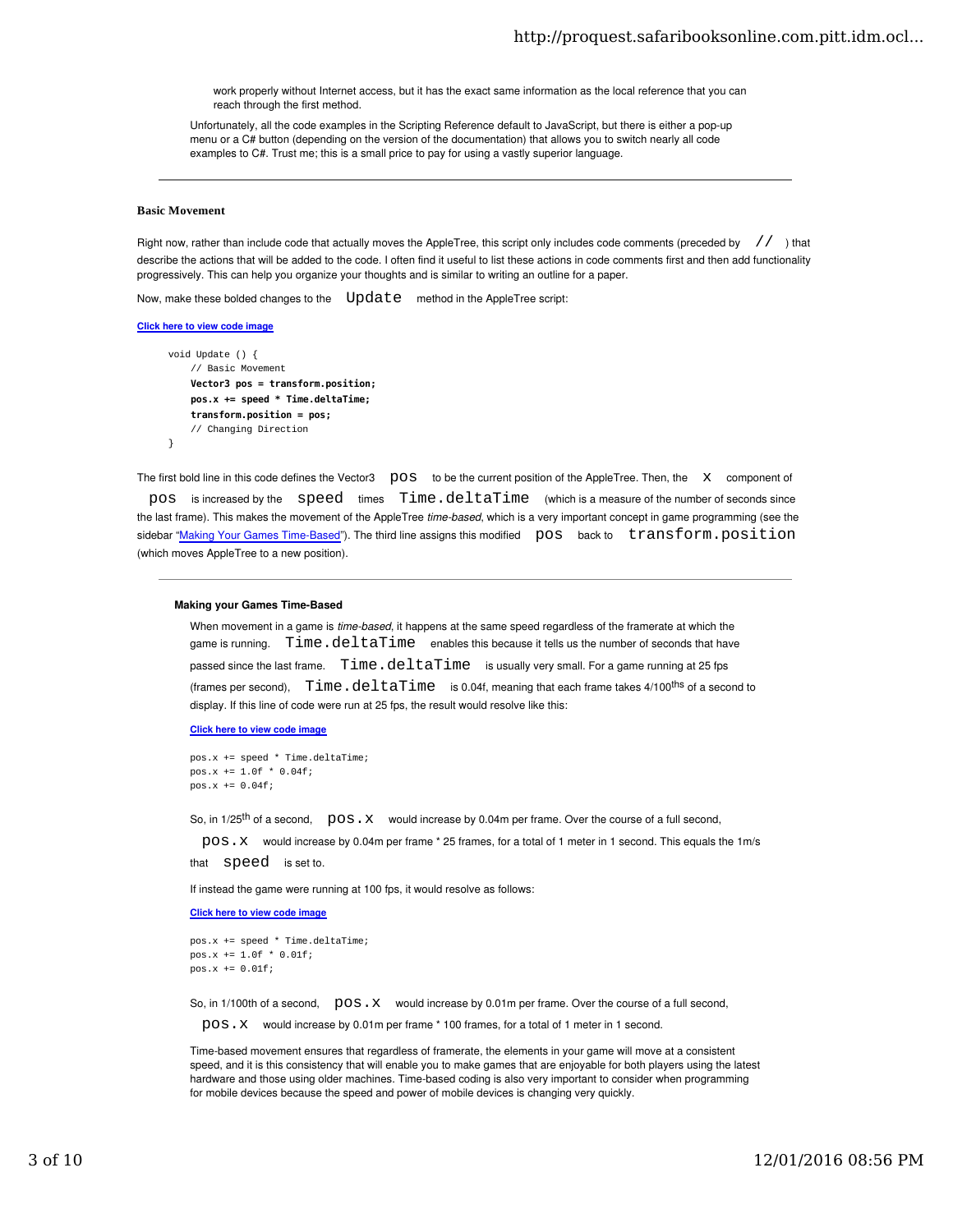You might be wondering why this was three lines instead of just one. Why couldn't the code just be this:

Click here to view code image

transform.position.x += speed \* Time.deltaTime;

The answer is that transform.position is a property, a method that is masquerading as a field through the use of  $\left\{\mathsf{get}\right\}\}$  and  $\mathsf{Set}\right\}$  accessors (see Chapter 25, "Classes"). Although it is possible to read the value of a property's subcomponent, it is not possible to set a subcomponent of a property. In other words,  $transform.position.x$  can be read, but it cannot be set directly. This necessitates the creation of the intermediate Vector3 pos that can be modified and then assigned back to transform.position.

When you press the Play button, you'll notice that the AppleTree is moving very slowly. Try some different values for  $\text{Spec } d$  in the Inspector and see what feels good to you. I personally set it to 10, which makes it move at 10m/s (10 meters per second or 10 Unity units per second).

# **Changing Direction**

Now that the AppleTree is moving at a decent rate, it will run off of the screen pretty quickly. Let's make it change directions when it hits the leftAndRightEdge value. Modify the AppleTree script as follows:

### Click here to view code image

```
void Update () {
     // Basic Movement
    Vector3 pos = transform.position;
     pos.x += speed * Time.deltaTime;
    transform.position = pos;
     // Changing Direction
   if ( pos.x < -leftAndRightEdge ) {
        speed = Mathf.Abs(speed);  // Move right
    } else if ( pos.x > leftAndRightEdge ) {
        speed = -Mathf.Abs(speed); // Move left
    }
}
```
Press Play and see what happens. The first line under //Changing Direction checks to see whether the new  $pos.x$  that was just set in the previous lines is less than the side-to-side limit that is set by leftAndRightEdge . If pos.x is too small, speed is set to Mathf.Abs(speed) , which takes the absolute value of speed,

guaranteeing that the resulting value will be positive, which translates into movement to the right. If  $DOS.X$  is greater than

 $\operatorname{\sf leftAndRightEdge}$  , then  $\operatorname{\sf speed}$  is set to the negative of  $\operatorname{\sf Math.Abs}(\operatorname{\sf speed})$  , ensuring that the AppleTree will move to the left.

# **Changing Direction Randomly**

Add the bolded lines shown here to introduce random changes in direction as well:

```
Click here to view code image
```

```
// Changing Direction
if ( pos.x < -leftAndRightEdge ) {
     speed = Mathf.Abs(speed); // Move right
} else if ( pos.x > leftAndRightEdge ) {
     speed = -Mathf.Abs(speed); // Move left
} else if ( Random.value < chanceToChangeDirections ) {
    speed *= -1;  // Change direction
}
```
Random. Value is a static property of the class Random that returns a random float value between 0 and 1 (inclusive, which means that the lowest value  $Random.Value$  can return is 0, and the highest it can return is 1). If this random number is less than chanceToChangeDirections , the AppleTree will change directions by setting Speed to the negative of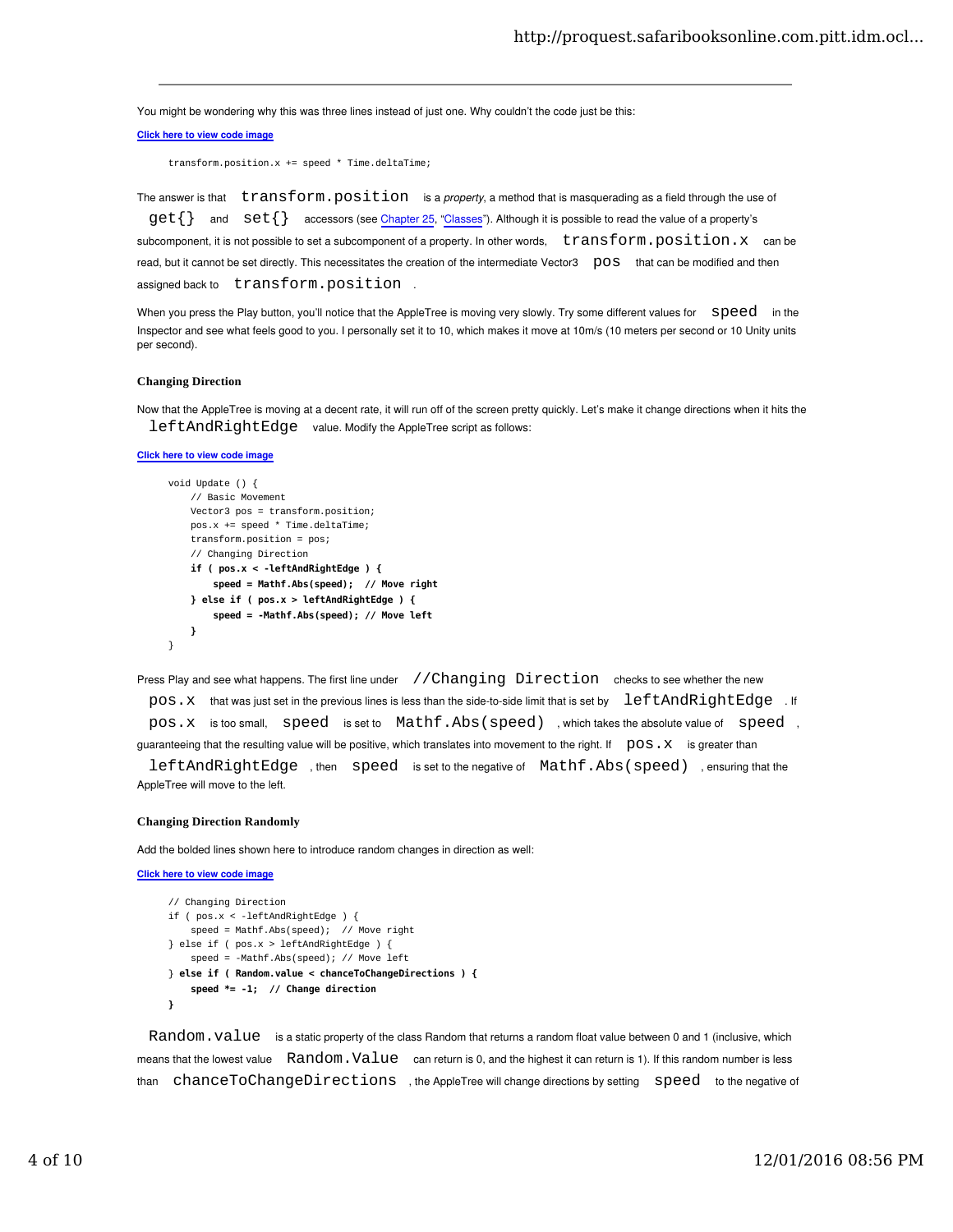itself. If you press Play, you'll see that this happens far too often at a ChanceToChangeDirections of 0.1f . In the Inspector, change the value of ChanceToChangeDirections to 0.02, and it should feel a lot better. Note that you do not add the  $f$  at the end when typing a float value into the Inspector.

To continue the discussion of time-based games, this chance to change directions is actually not time based. Every frame, there is a 2% chance that the AppleTree will change directions. On a very fast computer, that chance could happen 200 times per second (yielding an average of 4 directions changes per second), whereas on a slow computer, it could happen as few as 30 times per second (for an average of 0.6 direction changes per second). To fix this, move the direction change code out of  $Update()$  (which is called as fast as the

computer can render frames) into  $FixedUpdate()$  (which is called exactly 50 times per second, regardless of the computer on which it's running).

# Click here to view code image

```
void Update () {
     // Basic Movement
     Vector3 pos = transform.position;
     pos.x += speed * Time.deltaTime;
     transform.position = pos;
     // Changing Direction
     if ( pos.x < -leftAndRightEdge ) {
         speed = Mathf.Abs(speed); // Move right
     } else if ( pos.x > leftAndRightEdge ) {
        speed = -Mathf.Abs(speed); // Move left
    }
}
void FixedUpdate() {
    // Changing Direction Randomly
    if ( Random.value < chanceToChangeDirections ) {
        speed *= -1;  // Change direction
    }
}
```
This will cause the AppleTree to randomly change directions an average of 1 time every second (50  $FixedUpdates$  per second \* a random chance of 0.02 = 1 time per second). You should also note that the code for the AppleTree class still lists the value for

chanceToChangeDirections as 0.1f . However, because chanceToChangeDirections is a public field, it is serialized by Unity, which allows it to be seen in the Inspector and allows the value of  $0.02$  in the Inspector to

override the value in the script. If you were to change the value of this field in the script, you would not see any change in the behavior of the game because the Inspector value will always override the value in the script for any serialized field.

## **Dropping Apples**

Select AppleTree in the Hierarchy and look at the Apple Tree (Script) component in its Inspector. Currently, the value of the field  $applePrefab$  is None (Game Object), meaning that it has not yet been set (the GameObject in parentheses is there to let you

know that the type of the  $applePrefab$  field is GameObject). This value needs to be set to the Apple GameObject prefab in the Project pane. You can do this either by clicking the tiny target to the right of Apple Prefab None (Game Object) in the Inspector and selecting Apple from the Assets tab or by dragging the Apple GameObject prefab from the Project pane onto the  $app1ePrefab$  value in the Inspector pane.

Return to MonoDevelop and add the following bolded code to the  $\quad$  AppleTree class:

# Click here to view code image

```
void Start () {
     // Dropping apples every second
    InvokeRepeating( "DropApple", 2f, secondsBetweenAppleDrops );
}
void DropApple() {
    GameObject apple = Instantiate( applePrefab ) as GameObject;
    apple.transform.position = transform.position;
}
```
The InvokeRepeating function will call another named function on a repeating basis. In this case, the first argument tells it to call the new function DropApple() . The second argument, 2f, tells InvokeRepeating to wait 2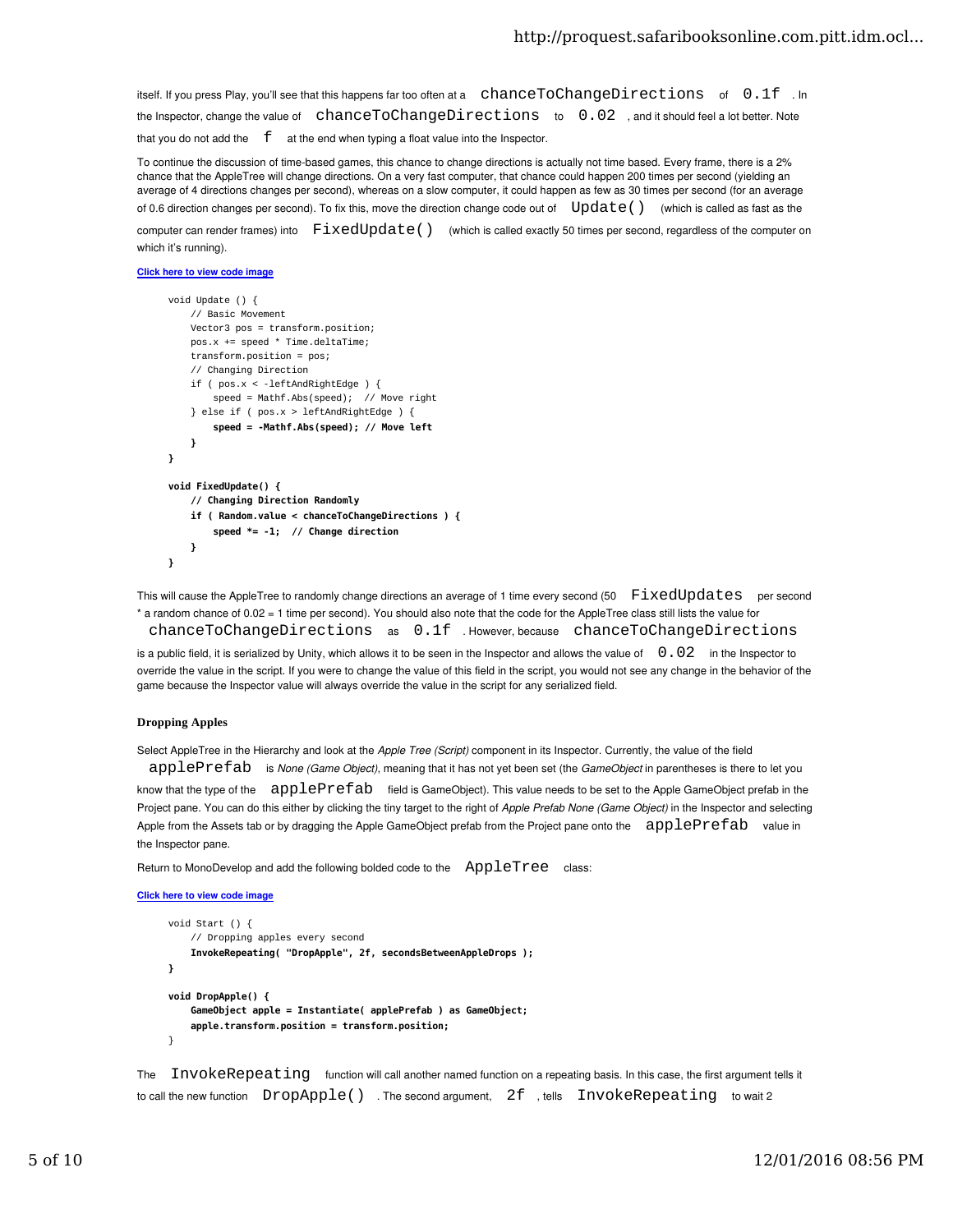seconds before the first time that it calls  $DropApple()$  . The third argument tells it to then call  $DropApple()$  again every SecondsBetweenAppleDrops seconds thereafter (in this case, every 1 second based on the settings in the Inspector). Press Play and see what happens.

Did you expect the Apples to fly off to the sides? Remember the Hello World example that we did with all the cubes flying all over the place? The same thing is happening here. The Apples are colliding with the AppleTree, and that causes them to fly off to the left and right rather than falling straight down. To fix this, you need to put them in a layer that doesn't collide with the AppleTree. Layers are groups of objects that can either collide with or ignore each other. If the AppleTree and Apple GameObjects are placed in two different physics layers, and those layers are set to ignore each other in the Physics Manager, then the AppleTree and Apples will cease colliding with each other.

# **Setting GameObject Layers**

First, you will need to make some new layers. Click the AppleTree in the Hierarchy and then choose Add Layer from the pop-up menu next to Layer. This will open up the Tags and Layers Manager in the Inspector, which allows you to set the names of layers under the Layers label (make sure you're not editing Tags or Sorting Layers). You can see that Builtin Layers 0 through 7 are grayed out, but you are able to edit User Layers 8 through 31. Name User Layer 8 AppleTree, User Layer 9 Apple, and User Layer 10 Basket. It should look like Figure 28.8.

| <b>O</b> Inspector<br>AppleTree<br>Ø                                    |                             | $\mathbf{a}$ $\mathbf{b}$<br>$\Box$ Static $\blacktriangledown$ | <b>O</b> Inspector<br>Tags & Layers<br>Q                                   |                          | $a - b$<br>$\Box$ $\circ$ , |                                            |       |                                                                   |
|-------------------------------------------------------------------------|-----------------------------|-----------------------------------------------------------------|----------------------------------------------------------------------------|--------------------------|-----------------------------|--------------------------------------------|-------|-------------------------------------------------------------------|
| Tag Untagged<br>Prefab<br>Select<br><b>Transform</b><br><b>Position</b> | ↓ Layer √ Default<br>Revert | TransparentFX<br><b>Ignore Raycast</b><br>Water                 | $\blacktriangleright$ Tags<br>Sorting Layers<br>▼ Layers                   |                          |                             |                                            |       |                                                                   |
| $X$ 0<br><b>Rotation</b>                                                | $Y$ 12                      | Add Layer                                                       | Builtin Layer 0<br>Builtin Layer 1                                         | Default<br>TransparentFX |                             | <b>O</b> Inspector<br>$\sqrt{$ Apple<br>×. |       | $\mathbf{a}$ - $\mathbf{b}$<br>$\Box$ Static $\blacktriangledown$ |
| $X$ 0<br>Scale                                                          | $Y$ 0                       | $Z$ 0                                                           | <b>Builtin Layer 2</b><br><b>Builtin Layer 3</b><br><b>Builtin Layer 4</b> | Ignore Raycast<br>Water  |                             | Tag Untagged<br>Transform                  |       | ‡ Layer √ Default<br>TransparentFX                                |
| $X$ 2                                                                   | $Y$ 2                       | $Z$ $\overline{2}$                                              | Builtin Laver 5<br>Builtin Layer 6                                         | <b>UI</b>                |                             | Position<br>$X$ 0<br>Rotation              | $Y$ 0 | <b>Ignore Raycast</b><br>Water<br>AppleTree                       |
|                                                                         |                             |                                                                 | Builtin Layer 7<br>User Layer 8<br>User Layer 9                            | AppleTree<br>Apple       |                             | $X$ 0<br>Scale                             | $Y$ 0 | Apple<br><b>Basket</b>                                            |
|                                                                         |                             |                                                                 | User Layer 10<br>User Layer 11                                             | Basket                   |                             | X <sub>1</sub>                             | Y 1   | Add Laver                                                         |

Figure 28.8 The steps required to make new physics layers and assign them

From the menu bar, now choose Edit > Project Settings > Physics. This will set the Inspector to the Physics Manager. The Layer Collision Matrix grid of check boxes at the bottom of the Physics Manager sets which layers will collide with each other (and whether GameObjects in the same layer will collide with each other as well). You want the Apple to collide with neither the AppleTree nor other Apples, but to still collide with the Basket, so your Layer Collision Matrix grid should look like what is shown in Figure 28.9.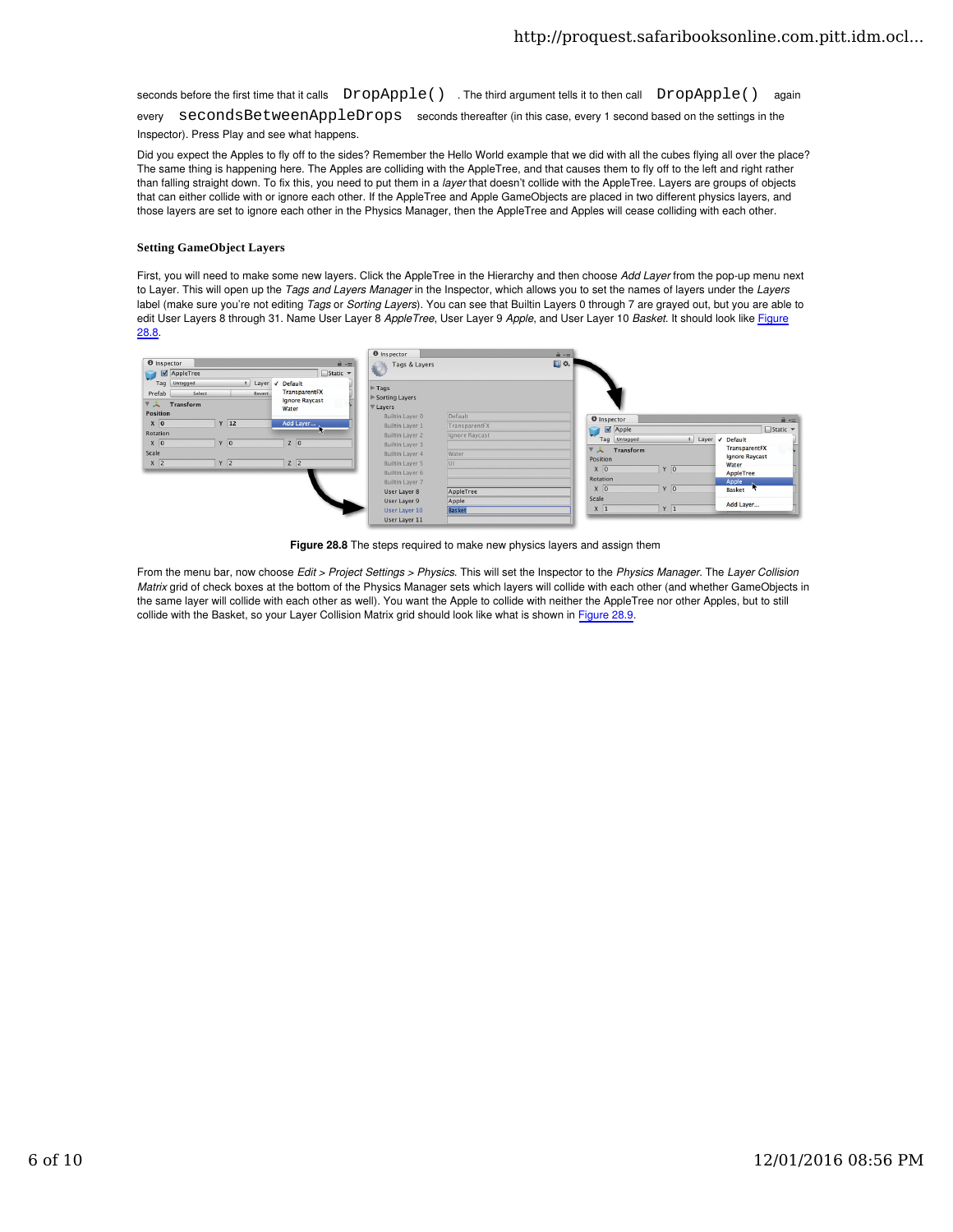| <b>O</b> Inspector                                                                                                                                        |                                                                                               | ▼三 |
|-----------------------------------------------------------------------------------------------------------------------------------------------------------|-----------------------------------------------------------------------------------------------|----|
| PhysicsManager                                                                                                                                            |                                                                                               | Ω, |
| Gravity                                                                                                                                                   |                                                                                               |    |
| $\bf{0}$<br>Y<br>X                                                                                                                                        | $-9.81$<br>$\overline{0}$<br>Z                                                                |    |
| Default Material                                                                                                                                          | None (Physic Material)                                                                        | o  |
| <b>Bounce Threshold</b>                                                                                                                                   | $\overline{2}$                                                                                |    |
| Sleep Velocity                                                                                                                                            | 0.15                                                                                          |    |
| Sleep Angular Velocity                                                                                                                                    | 0.14                                                                                          |    |
| Max Angular Velocity                                                                                                                                      | 7                                                                                             |    |
| Min Penetration For Penalty 0.01                                                                                                                          |                                                                                               |    |
| <b>Solver Iteration Count</b>                                                                                                                             | 6                                                                                             |    |
| Raycasts Hit Triggers                                                                                                                                     | ☑                                                                                             |    |
| Layer Collision Matrix                                                                                                                                    |                                                                                               |    |
| Default <b>V</b> V  <br>TransparentFX √ √<br>Ignore Raycast √ √ √<br>Water <b>V</b> V V<br>AppleTree <b>V</b> □Ø<br>Apple $\blacksquare$<br><b>Basket</b> | lgnore Raycast I<br>Water I<br>Water I<br>AppleTree I<br>Basket I<br>TransparentFX<br>Default |    |

Figure 28.9 The required Layer Collision Matrix settings in the Physics Manager

Now that the Layer Collision Matrix is set properly, it's time to assign layers to the important GameObjects in the game. Click Apple in the Project pane. Then, at the top of the Inspector, select the Apple layer from the pop-up menu next to Layer at the top of the Inspector pane. Select the Basket in the Project pane and set its Layer to Basket. Then select the AppleTree in the Project pane and set its Layer to AppleTree. When you choose the layer for AppleTree, Unity will ask you if you want to change the layer for just AppleTree or for both AppleTree and its children. You definitely want to choose Yes because you need the cylinder and sphere that make up the trunk and the leaves of the tree to also be in the AppleTree physics layer. This change will also trickle forward to the AppleTree instance in the scene. You can click AppleTree in the Hierarchy pane to confirm this.

Now if you press Play, you should see the apples dropping properly from the tree.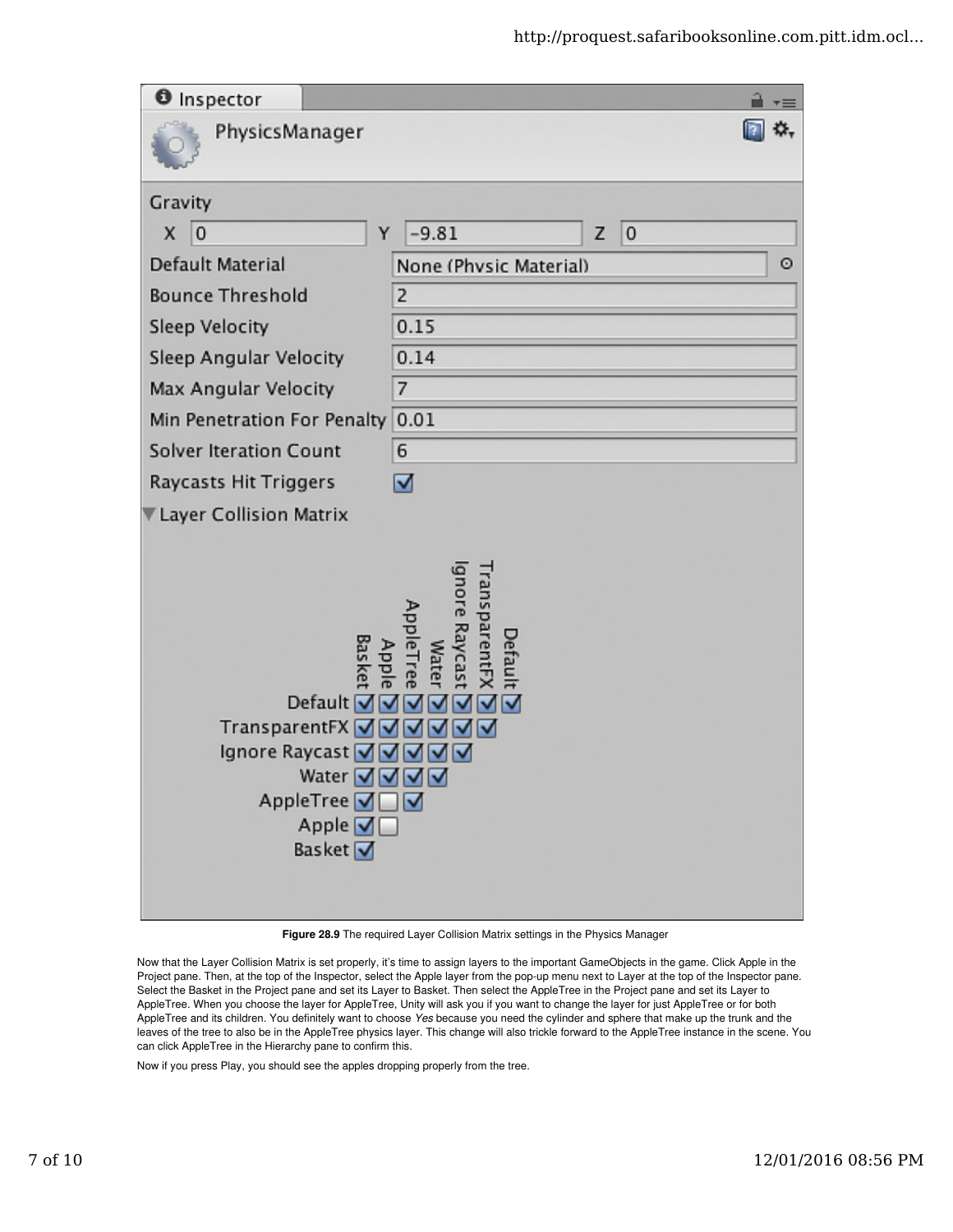## **Stopping Apples If They Fall Too Far**

If you leave the current version of the game running for a while, you'll notice that there are a lot of Apples in the Hierarchy. That's because the code is creating a new Apple every second but never deleting any Apples. Open the Apple C# script and add the following code to kill each Apple once it reaches a depth of  $transform.position y == -20$  (which is comfortably off-screen). Here's the code:

### Click here to view code image

```
using UnityEngine;
using System.Collections;
public class Apple : MonoBehaviour {
    public static float     bottomY = -20f;
     void Update () {
        if ( transform.position.y < bottomY ) {
            Destroy( this.gameObject );
        }
     }
}
```
You will need to attach the Apple C# script to the Apple GameObject prefab in the Project pane for this code to function in the game. To do so, drag the script onto the prefab and release. Now, if you press Play in Unity and zoom out in the scene, you can see that Apples drop for a ways, but once they reach a y position of -20, they disappear.

The bolded public static float line declares and defines a static variable named bottomY . As was mentioned in Chapter 25, static variables are shared by all instances of a class, so every instance of Apple will have the same value for

bottomY . If bottomY is ever changed for one instance, it will simultaneously change for all instances. However, it's also important to point out that static fields like  $bottomY$  do not appear in the Inspector.

The  $\text{Destroy}()$  function removes things that are passed into it from the game, and it can be used to destroy both components and GameObjects. Destroy(this.gameObject) must be used in this case because Destroy(this) would just remove the Apple (Script) component from the Apple GameObject instance. In any script,  $\text{this}$  refers to the current instance of the C# class in which it is called (the Apple class in this instance), not to the entire GameObject. Any time you want to destroy an entire GameObject from within an attached component class, you must call Destroy(this.gameObject).

This is all we need to do for the Apple GameObject.

### **Instantiating the Baskets**

To make the Basket GameObjects work, we're going to introduce a concept that will recur throughout these prototype tutorials. While objectoriented thinking encourages us to create an independent class for each GameObject (as we have just done for AppleTree and Apple), it is often very useful to also have a script that runs the game as a whole. From the menu bar, choose Assets > Create > C# Script and name the script ApplePicker. Attach the ApplePicker script to the Main Camera in the Hierarchy. I often attach these game management scripts to the Main Camera because I am guaranteed that there is a Main Camera in every scene. Open the ApplePicker script in MonoDevelop and type the following code:

#### Click here to view code image

```
using UnityEngine;
using System.Collections;
public class ApplePicker : MonoBehaviour {
    public GameObject       basketPrefab;
    public int              numBaskets = 3;
    public float            basketBottomY = -14f;
    public float            basketSpacingY = 2f;
     void Start () {
        for (int i=0; i<numBaskets; i++) {
            GameObject tBasketGO = Instantiate( basketPrefab ) as GameObject;
            Vector3 pos = Vector3.zero;
            pos.y = basketBottomY + ( basketSpacingY * i );
            tBasketGO.transform.position = pos;
        }
     }
```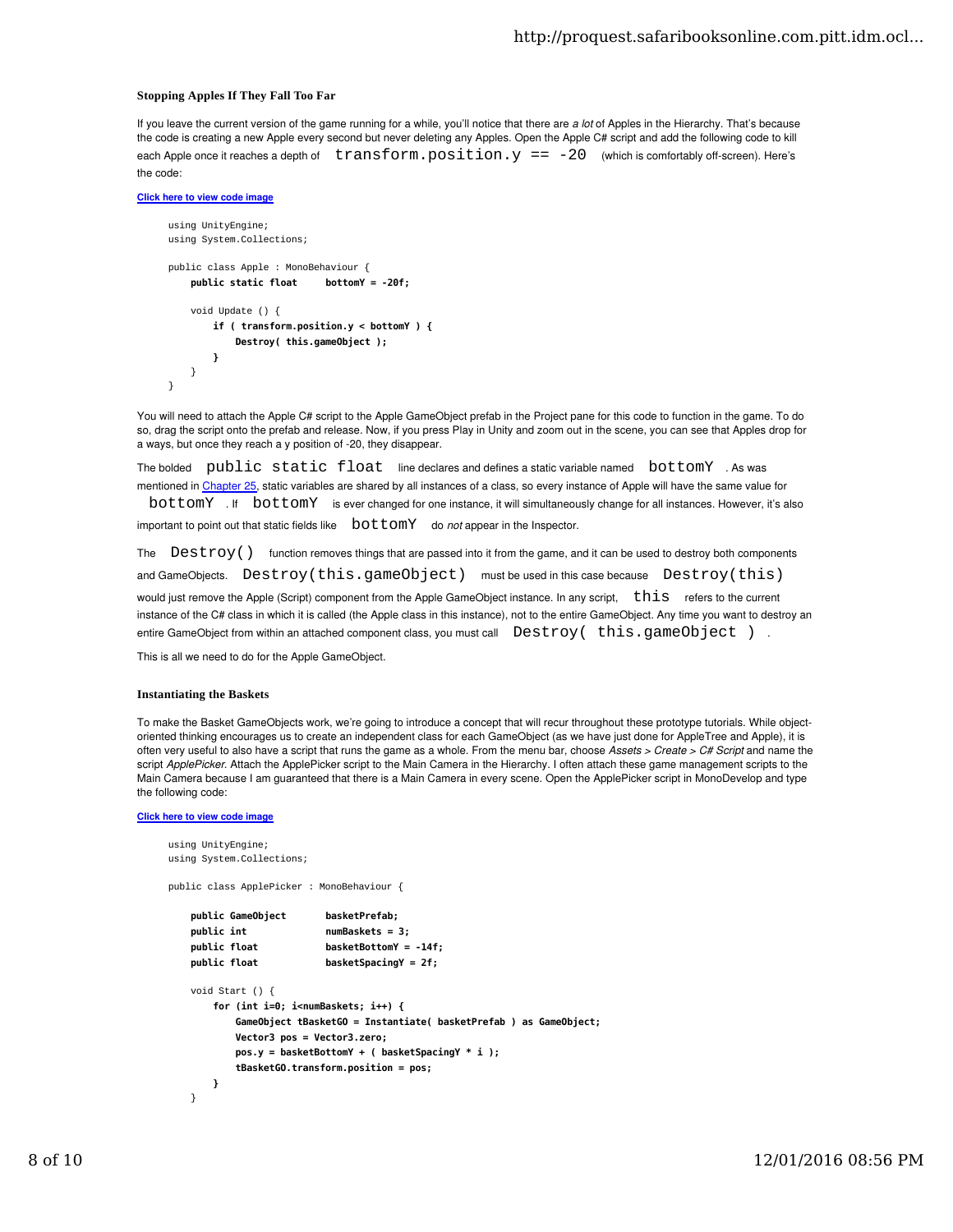}

Click Main Camera in the Hierarchy pane and set the  $b$ asketPrefab in the Inspector to be the Basket GameObject prefab that was made earlier, and then click Play. You'll see that this code creates three baskets at the bottom of the screen.

## **Moving the Baskets with the Mouse**

Open the Basket C# script in MonoDevelop and enter this code:

```
Click here to view code image
```

```
using UnityEngine;
using System.Collections;
public class Basket : MonoBehaviour {
     void Update () {
       // Get the current screen position of the mouse from Input
       Vector3 mousePos2D = Input.mousePosition; \frac{1}{1}// The Camera's z position sets the how far to push the mouse into 3D
       mousePos2D.z = -Camera.main.transform.position.z;                   // 2
        // Convert the point from 2D screen space into 3D game world space
       Vector3 mousePos3D = Camera.main.ScreenToWorldPoint( mousePos2D );  // 3
       // Move the x position of this Basket to the x position of the Mouse
       Vector3 pos = this.transform.position;
       pos.x = mousePos3D.x;
       this.transform.position = pos;
    }
}
```
- 1. Input.mousePosition gets assigned to mousePos2D . This value is in screen coordinates, meaning that it measures how many pixels the mouse is from the top-left corner of the screen. The z position of Input.mousePositon will always start at 0 because it is essentially a two-dimensional measurement.
- 2. This line sets the z coordinate of mousePos2D to the negative of the Main Camera's z position. In our game, the Main Camera is at a z of -10, so mousePos2D. Z is set to 10. This tells the upcoming ScreenToWorldPoint function how far to push the mousePos3D into the 3D space.
- 3. SCreenToWorldPoint() converts mousePoint2D into a point in 3D space inside the scene. If mousePos2D.z were 0, the resulting mousePos3D point would be at a z of -10 (the same as the Main Camera). By setting MOUSEPOS2D. Z to 10, MOUSEPOS3D is projected into the 3D space 10 meters away from the Main Camera position, resulting in a mousePos3D.z of 0. This doesn't change the resultant x or y position in games with an orthographic camera projection, but it matters significantly in games with a perspective camera projection. If this is at all confusing, I recommend looking at Camera. ScreenToWorldPoint in the Unity Scripting Reference.

Now that the Baskets are moving, you can use them to collide with Apples, though the Apples aren't really being caught yet; instead, they're just landing on the Baskets.

### **Catching Apples**

Add the following bold lines to the Basket C# script:

Click here to view code image

| public class Basket : MonoBehaviour {                                         |     |
|-------------------------------------------------------------------------------|-----|
| void Update $() \{$<br>$\cdots$                                               | 1/1 |
| void OnCollisionEnter( Collision coll ) {<br>// Find out what hit this basket | 112 |
| $GameObject$ collidedWith = coll.gameObject;                                  | 1/3 |